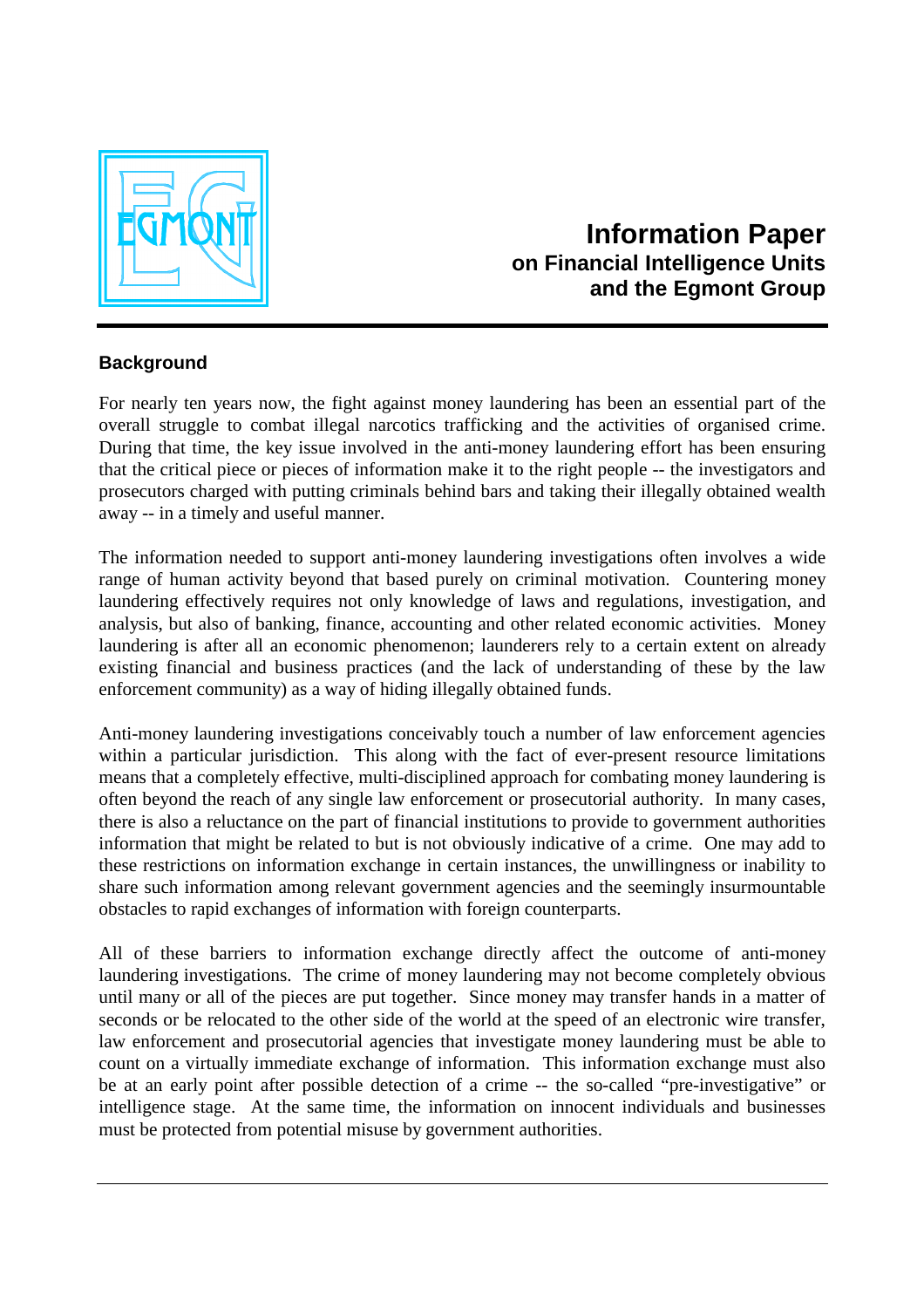

## **The FIU Concept**

Over the past years, a number of specialised governmental agencies have been created as countries develop systems to deal with the problem of money laundering. These entities are commonly referred to as "financial intelligence units" or "FIUs". These units have attracted increasing attention with their ever more important role in anti-money laundering programmes, that is, they seem to provide the possibility of rapidly exchanging information (between financial institutions and law enforcement / prosecutorial authorities, as well as between jurisdictions), while protecting the interests of the innocent individuals contained in their data.

The creation of FIUs has been shaped by two major influences:

- **Law Enforcement:** Most countries have implemented anti-money laundering measures alongside already existing law enforcement systems. Certain countries, due to their size and perhaps the inherent difficulty in investigating money laundering, felt the need to provide a "clearinghouse" for financial information. Agencies created under this impetus were designed, first and foremost, to support the efforts of multiple law enforcement or judicial authorities with concurrent or sometimes competing jurisdictional authority to investigate money laundering.
- *Detection:* Through the Financial Action Task Force 40 Recommendations and other regional initiatives (European Union and the Council of Europe in Europe; CFATF and OAS/CICAD in the Western Hemisphere), the concept of suspicious transaction disclosures has become a standard part of money laundering detection efforts. In creating transaction disclosure systems, some countries saw the logic in centralising this effort in a single office for receiving, assessing and processing these reports. FIUs established in this way often also play the role of a "buffer" between the private financial sector and law enforcement and judicial/prosecutorial authorities. With the FIU serving as the honest broker between the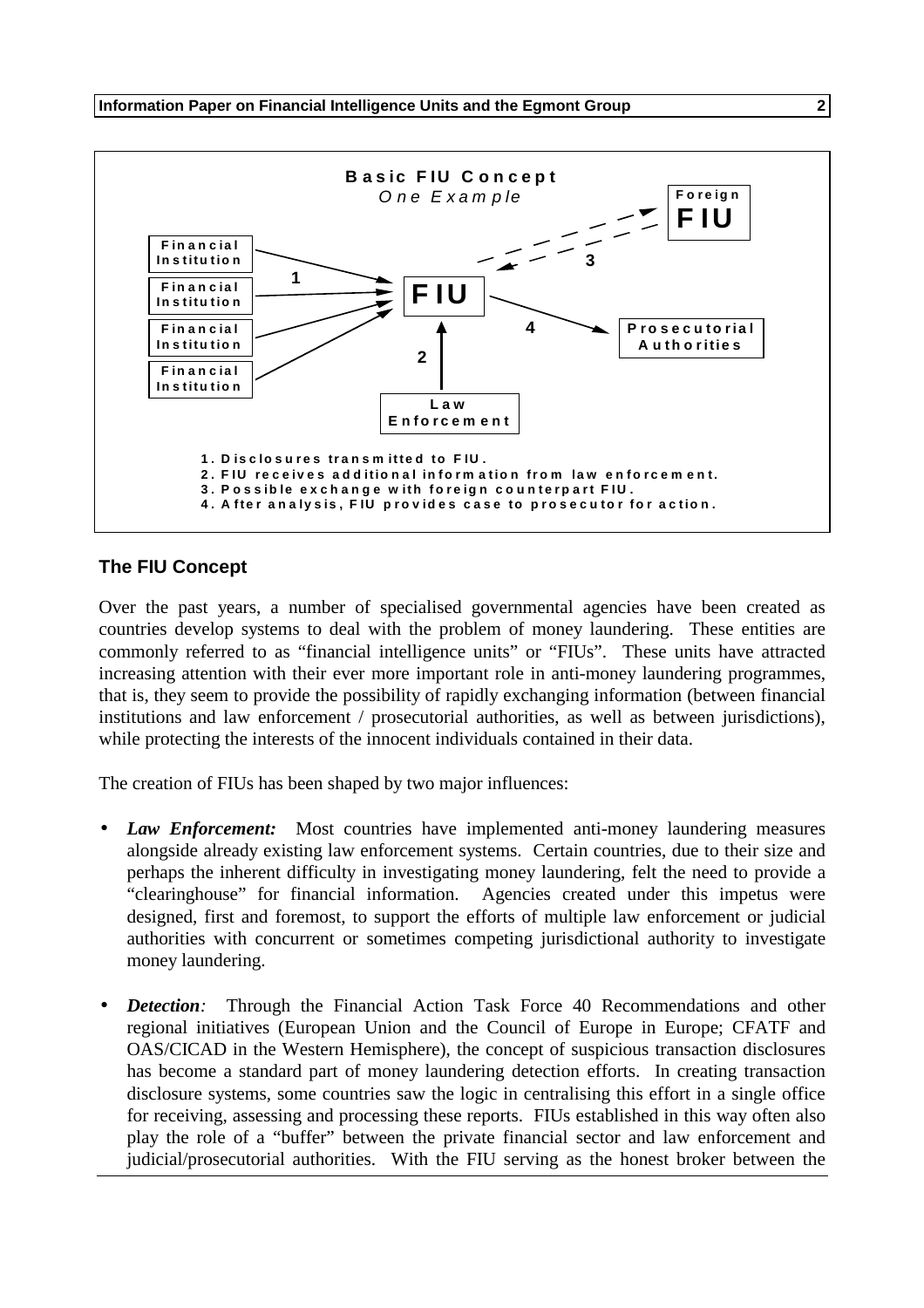private and government sectors, this arrangement has, in many cases, fostered a greater amount of trust in the anti-money laundering system as a whole.

Over time, FIUs in the first category have tended to add the disclosure receiving function to their list of attributions. Regulatory or oversight authority (with regard to anti-money laundering matters) has also increasingly become a function of a number of FIUs. Since disclosing requirements necessitate that the receiving agency deal with the disclosing institution, it is only logical that some FIUs then become a primary force in working with the private sector to find ways to perfect anti-money laundering systems.

# **Beginning of the Egmont Group**

Despite the fact that FIUs were created in several jurisdictions throughout the world during the first years of the 1990s, their creation was still at first seen as isolated phenomena related to the specific needs of those jurisdictions establishing them. Since 1995, a number of FIUs began working together in an informal organisation known as the Egmont Group (named for the location of the first meeting at the Egmont-Arenberg Palace in Brussels). The goal of the Group is to provide a forum for FIUs to improve support to their respective national anti-money laundering programmes. This support includes expanding and systematising the exchange of financial intelligence information, improving expertise and capabilities of personnel of such organisations, and fostering better communication among FIUs through application of technology.

## **Egmont Meetings at a Glance**

<u>.</u>

The first meeting of the Egmont Group was the culmination of several years of intensive national and international anti-money laundering effort. A number of documents -- the United Nations "Vienna Convention<sup>1</sup>", the Group of Ten "Basle Statement of Principles<sup>2</sup>", and most notably the Group of Seven Financial Action Task Force (FATF) "40 Recommendations on Money Laundering" -- had spurred more international co-operation in this area. As FIUs were created during the past seven years, they have become more visible in representing their respective nations at international anti-money laundering conferences and seminars. It was through informal contacts made between FIU representatives at various FATF functions that an interest was established for a meeting of such organisations.

Although differing in size, structure, and individual responsibilities, all FIUs share a common purpose in the fight against money laundering. The goal of Egmont, therefore, has been to seek ways to develop among participants a more effective and practical co-operation, especially in the areas of information exchange and sharing of expertise. Examination of these and other issues was carried forward to the second Egmont Group meeting in Paris (30 November 1995) and then to the third meeting in San Francisco (22-23 April 1996) by working groups established at the close of the original conference in Brussels. These working groups are focused on three major areas: legal matters, technology, and training.

<sup>&</sup>lt;sup>1</sup> *United Nations Convention Against Illicit Traffic in Narcotic and Psychotropic Substances.* <sup>2</sup> *Statement of Principles of the Basle Committee on Banking Regulations and Supervisory Practices.*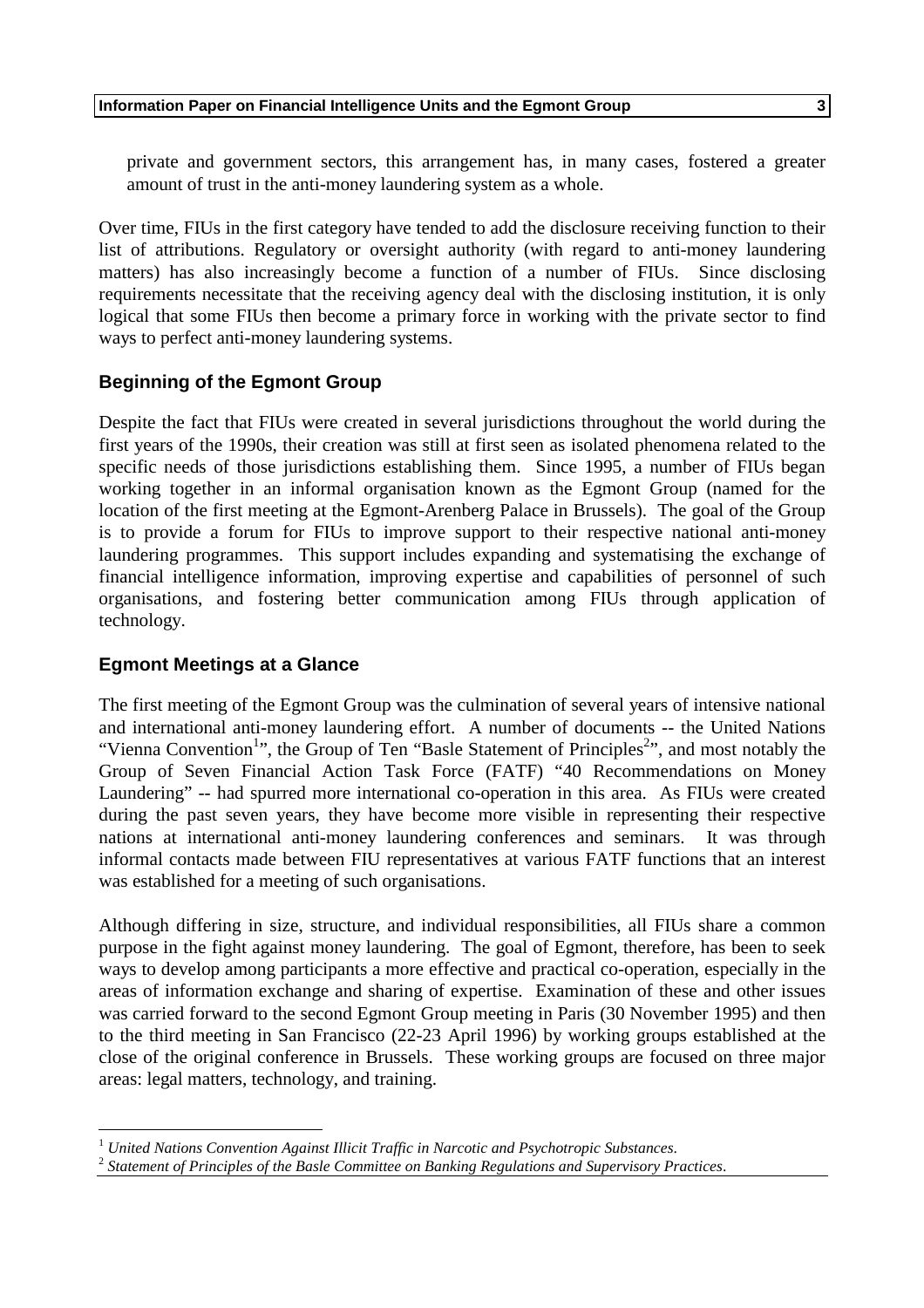The fourth meeting of the Egmont Group took place on 21-22 November 1996 in Rome. With over thirty countries in attendance, along with four international organisations, the Egmont Group moved one step closer to becoming the primary framework for co-operation among FIUs. The Egmont Group examined the functions of the various FIUs and like-agencies so as to determine those missions and functions that are carried out in common. The conference came to an agreement on the definition of an FIU, a definition that will likely facilitate the establishment of new units by setting a minimum standard for such a unit.

According to this definition, a financial intelligence unit is *"a central, national agency responsible for receiving (and, as permitted, requesting), analysing and disseminating to the competent authorities, disclosures of financial information: (i) concerning suspected proceeds of crime, or (ii) required by national legislation or regulation, in order to counter money laundering."*

One of the purposes for defining the FIU was to distinguish it from other components of an antimoney laundering programme. The definition also helped create a specific identity for the Egmont Group as distinct from FATF or other international bodies concerned with money laundering. The definition was meant to be specific enough to distinguish these agencies from other types of government authorities, yet it had to be generic enough to include the many variations of these units. In creating the definition, the Egmont Group attempted to avoid emphasising any particular type of structure (i.e., police, judicial, administrative, or regulatory). Since the Egmont Group adopted this definition, it has increasingly become the standard against which newly forming units are measured.

The fifth meeting of the Egmont Group took place on 23-24 June 1997 in Madrid, Spain. There were 35 countries and 5 international organisations present at this meeting. The Egmont Group took significant steps forward in several areas. Perhaps the most important of these was the adoption by the Group of its *Statement of Purpose,* a document that describes the work accomplished so far, as well as its current goals within the framework of national and international anti-money laundering efforts. The FIU definition adopted in Rome was applied to all participating agencies  $-28$  of them were found to meet it – and this definition was incorporated into the *Statement of Purpose*. A comprehensive Egmont Group training programme for FIU personnel began to take shape over the course of the conference and through several sidebar meetings. Finally, the Egmont Group decided to study ways to continue enhancing information exchange among FIUs and ultimately create a more formalised structure for the Group itself.

The sixth plenary meeting of the Egmont Group was held 30 June - 1 July 1998 in Buenos Aires, Argentina. On the margins of this meeting, the first ever "summit" of FIU heads took place. This group accepted ten candidate FIUs as satisfying the Egmont FIU definition. During the plenary meeting, the Egmont Group agreed to form a fourth working group ("Outreach) which will focus on the early stages of FIU development. The issues of creating an Egmont executive secretariat and establishing standard rules for exchange of financial information among FIUs were also discussed and sent to the appropriate working groups for further study.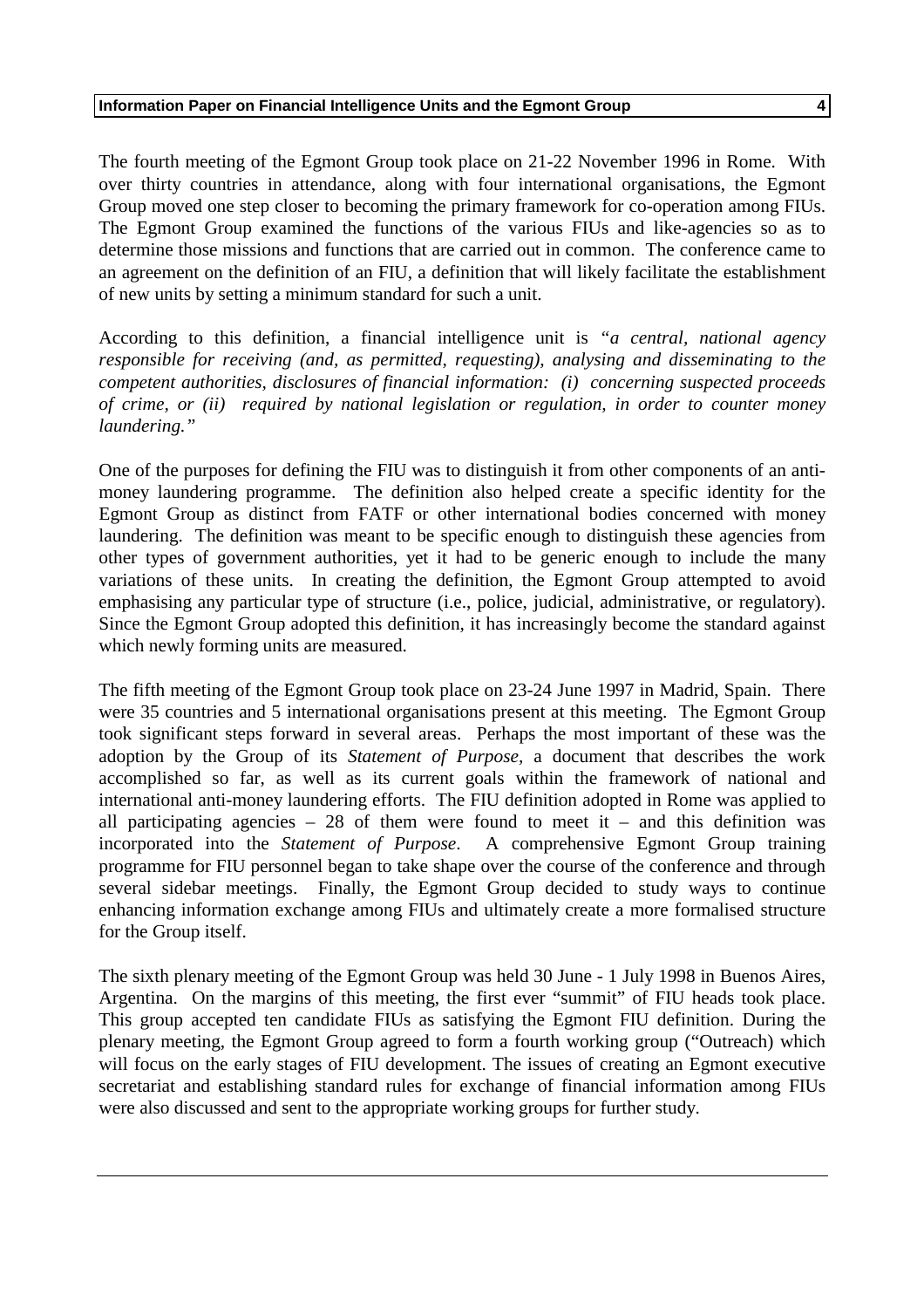The seventh plenary meeting of the Egmont Group was held 26-28 May 1999 in Bratislava, Slovakia. During the second Heads of FIU meeting ten candidate FIUs were accepted in the Egmont Group. It was recognised that the technical issues relating to the Egmont Secure Web were no longer as time consuming as in previous years, therefore, it was decided that the Technology Working Group be absorbed into the Training Working Group and renamed the "Training/Communications" Working Group. The Heads of FIUs also agreed to create a rotating Permanent Administrative Support (in lieu of a secretariat), this after a period of over four years of voluntary administrative assistance by FinCEN. For a two-year period, the Administrator would be housed at the Dutch MOT. In 2001, the Permanent Administrative Support would be transferred to NCIS/ECU of the UK. Workshops were conducted on various issues concerning money laundering and international co-operation in the fight against money laundering and proved to be very successful.

The eighth plenary meeting was hosted by the "Unidad de Analisis Financiero" of the Republic of Panama and took place from 14-17 May 2000. An important issue discussed during this meeting was the development of a training plan for FIUs. Furthermore, the Training and Communications Working Group briefed members on their initiative to produce a booklet of sanitised cases to be completed by the end of 2000. The Legal Working Group presented their efforts to foster the international exchange of information. The Outreach Working Group reported on their activities, which included the development of a FIU development priority list. During the Heads of FIU meeting, the members accepted another five candidate FIUs to the Egmont Group, which brings the total amount of members to 53 FIUs.

On 14 and 15 June 2001, the ninth plenary meeting was held in The Hague, The Netherlands and was hosted by the Dutch Office for the Disclosure of Unusual Transactions (MOT). During this meeting the Egmont Group members accepted amendments in the Egmont Statement of Purpose and an annex to the Statement of Purpose. This annex is called "*Principles for Information Exchange Between Financial Intelligence Units for Money Laundering Cases".* Furthermore it was decided that Candidate FIUs can apply for membership each year before the Egmont working group meetings in March. The Training and Communication working group informed the members on the first joint Egmont Group-UN ODCCP/GPML - FIU Training Seminar that was held in Vienna in January of 2001. Furthermore the working group presented a CD-ROM with a booklet 100 sanitised cases on Money Laundering. This booklet is a compilation of real cases from almost all Egmont Group member FIUs. The Outreach working group presented its progression in the contacts with non-Egmont member organisations.

The Heads of the FIUs accepted five candidate FIUs to the Egmont Group. The total amount of members is now 58 FIUs. Because the Egmont Group is growing steadily and is becoming too big to be managed by only the chairmen of the working groups, supported by one Administrator, the Heads of FIU decided to study on the possibilities for a "Co-ordination Committee" for the Egmont Group. For this purpose a study group was established in which all FIUs can participate.

# **Financial Intelligence Units" and Other Anti-Money Laundering Agencies**

The FIU concept has developed rapidly during the past two to three years. In spite of the specialised nature such units, there has still often been some confusion between "financial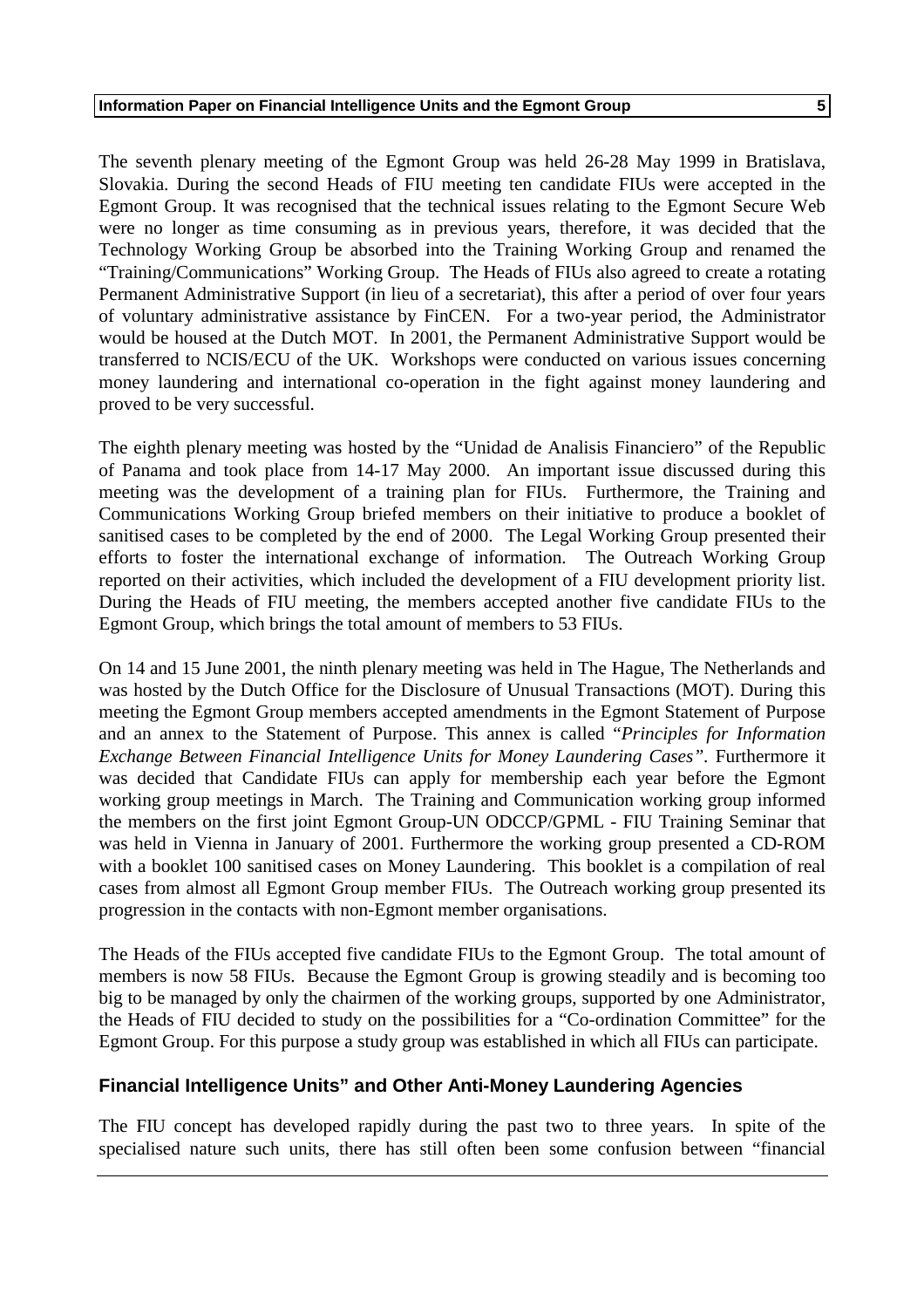intelligence units" and other official entities with seemingly similar responsibilities. Police units established for the purpose of investigating financial and white-collar crime -- to include money laundering -- have often been dubbed "financial *investigative* units" with the acronym "FIU". These units certainly play an important and useful role in their countries' overall anti-money laundering effort; however, the simple designation "FIU" does not necessarily mean that the unit provides a function as defined by the Egmont Group.

A number of countries have resolved this confusion by continuing to call the purely police unit an "FIU" ("financial investigative unit"), while terming the intelligence unit an "FAU" ("financial analysis unit"). Making this distinction then allows some countries to avoid the word "intelligence" (which has a somewhat negative connotation in certain areas) by focusing on the function of the unit rather than the material with which it works.

An FIU, quite simply, is a central office that obtains financial disclosure information, processes it in some way and then provides it to an appropriate government authority in support of a its national anti-money laundering effort. Although the definition states that the activities performed by an FIU include "receiving, analysing, and disseminating" information, it does not exclude other activities that may be performed on the basis of this material. Therefore, an FIU could conceivably perform the activities mentioned in the definition *and* investigate and / or prosecute violations indicated by the disclosures.

## **Procedure for Being Recognised as an FIU by the Egmont Group**

The Statement of Purpose adopted at the Madrid plenary meeting of the Egmont Group called for a more formal articulation of the process by which an agency may be recognised as meeting the Egmont definition of a financial intelligence unit. In response to this tasking, the Egmont Legal Working Group developed the following procedure:

When a member of the Outreach Working Group becomes aware of an operational anti-money laundering agency that might meet the Egmont FIU definition, he or she obtains adequate identifying information (i.e., name and address of the agency , a point of contact [usually the head of the unit, the organigram of the unit and the anti-money laundering legislation.]). After discussion in the meeting of the Outreach working group, the members can decide to forward the information to the Chairman of the Legal Working Group who then makes the decision to send a letter to the potential FIU asking whether the unit would be interested in the Egmont Group and pointing out the possible benefits of participation as an FIU. The letter contains copies of the *Statement of Purpose*, a short background paper on the Group and a questionnaire. The Chairman asks the unit head to state whether or not he or she believes that the unit meets the Egmont FIU definition. In the case of a positive answer, the unit head is asked to submit a filled in questionnaire and any supporting documentation to the Egmont Legal Working Group. The questionnaire used for this procedure is the same as that used for collecting current information on the already recognised FIUs. Copies of these questionnaires are maintained on the Egmont Secure Web.

The Legal Working Group designates a "sponsor" for the candidate FIU from among the members of the working group. This is usually the FIU that originally brought the candidate to